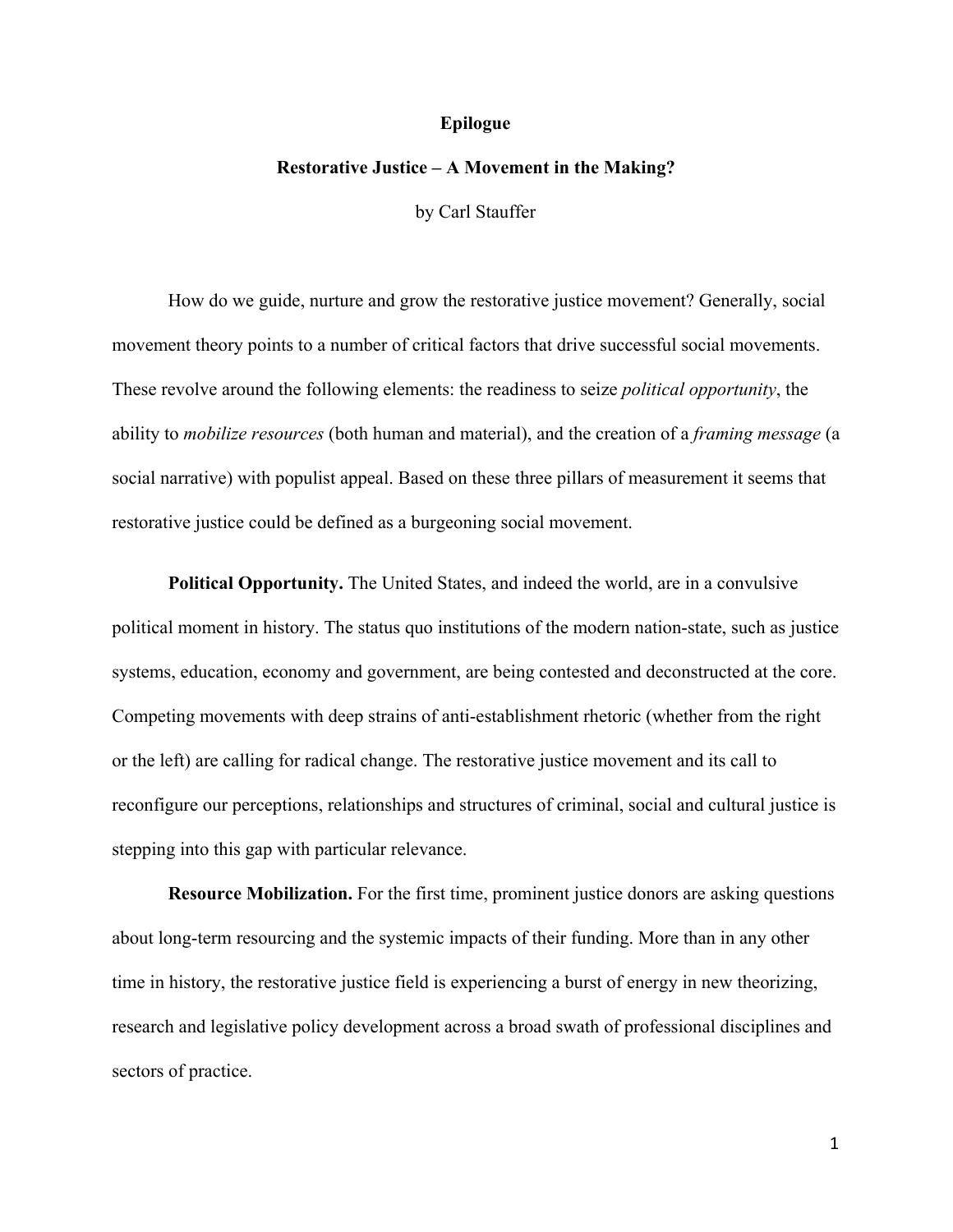**Framing Message**. Never before have we seen such a keen interest in restorative justice coming from practitioners, educators, politicians, activists, community organizers, the media and religious leaders. New applications and the accompanying social narrative discourses are being constructed for whole-schools change, trauma-informed approaches to change, nonviolent mobilization, racial justice advocacy, community organizing and development, environmental policy, and war-to-peace transitions and reconstruction.

All of the above descriptors point us in the direction of a "critical mass" or "tipping point" moment in time where a comprehensive cultural shift is likely to occur.<sup>1</sup> Social transformation at this scale requires that we make a systemic diagnosis of the situation and its context, that we develop social capital networks and structures to enable the continual flow of "feedback loops" for reflective practice, and that we find personal identification and passion for the work to progress unhindered in the future. Quantum physics and the new sciences on emergent adaptive systems (EAS) are helping us understand the dynamics of social movements. Dr. Glenda Eoyang and her work with *Human Systems Dynamics* (HSD)<sup>2</sup> advises all who are looking to undergo, guide and/or channel effective systems transformation to consider three pivotal elements in the process of change. The following questions comprising the CDE model<sup>3</sup> (Conditions Difference Exchange) can help us chart a way forward to strengthen the restorative justice movement.

<sup>1</sup> Gladwell, M. (2002). *The Tipping Point.* ABACUS Publishers.

<sup>2</sup> See: <http://www.hsdinstitute.org/what-is-hsd.html>

<sup>3</sup> See: <http://www.hsdinstitute.org/resources/cde-model-dissertation.html>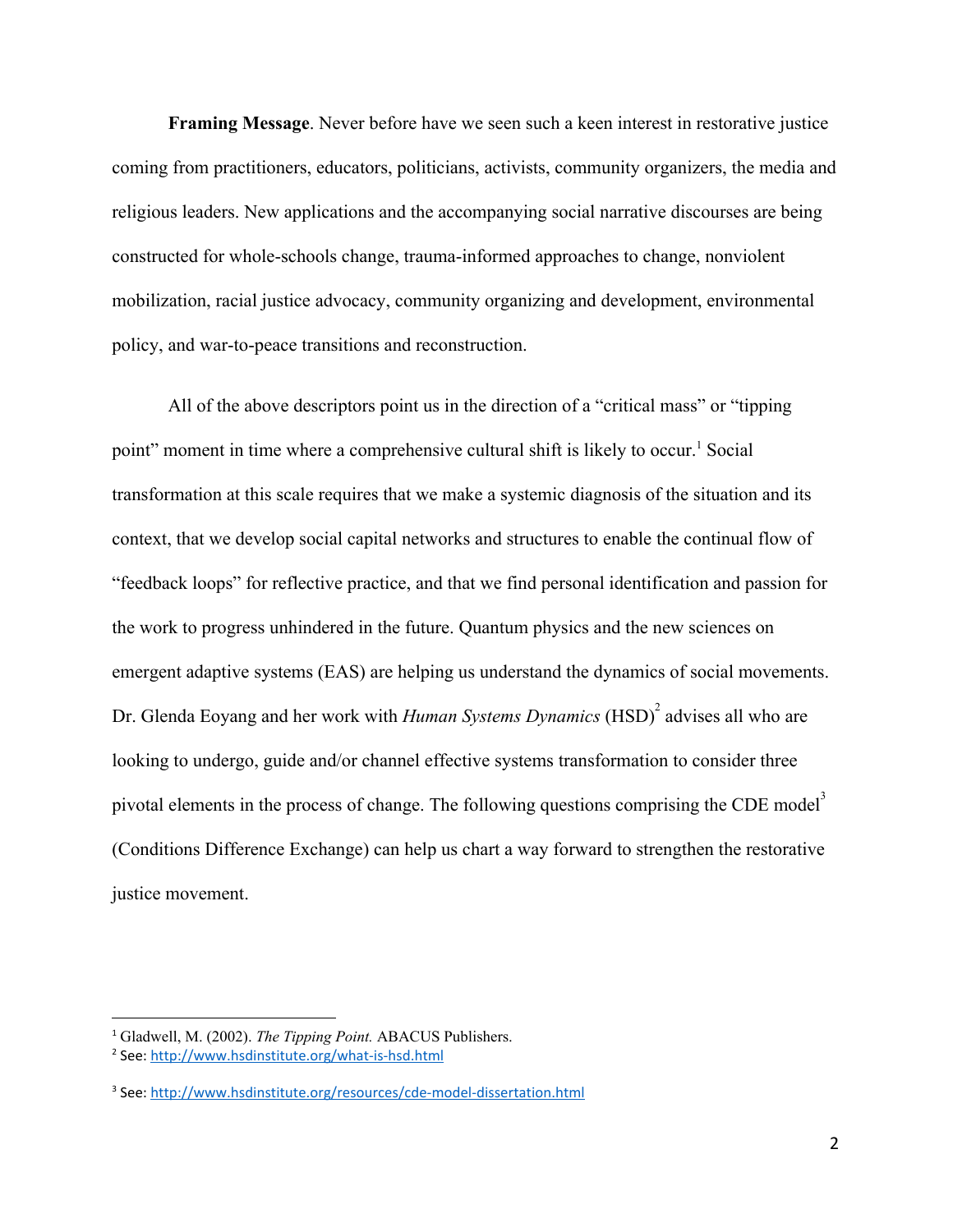- A. Reflect on, question and change the **Containers** (cultural and structural) that hold the system. *Sample questions might be:*
	- How do we move beyond the punitive worldview so prevalent in our society and guide a critical mass attitudinal shift in the direction of a restorative worldview for the future?
	- How do we continue to mobilize the application of restorative justice away from solely being defined by the criminal legal system and instead having impact in every sector of society including governance, business, education, family, religion, media and the arts and culture with which we all interact?
	- How do we imagine a structural vehicle for the expansion and multiplication of restorative justice at a collective societal level that is not constrained by only the nonprofit model of organizational functioning?
- B. Reflect on, question and change the perceived **Differences** that are being defined and reinforced in the system. *Sample questions might be:*
	- How do we find a new language that does not restrict us to the criminal legal labels of "victim" and "offender" that present an artificial bifurcation and a political polarization between people who are harmed and who have harmed?
	- How do we identify, educate and advocate for change where racialized systems of governance, education and justice have led to mass incarceration and racial disproportionality?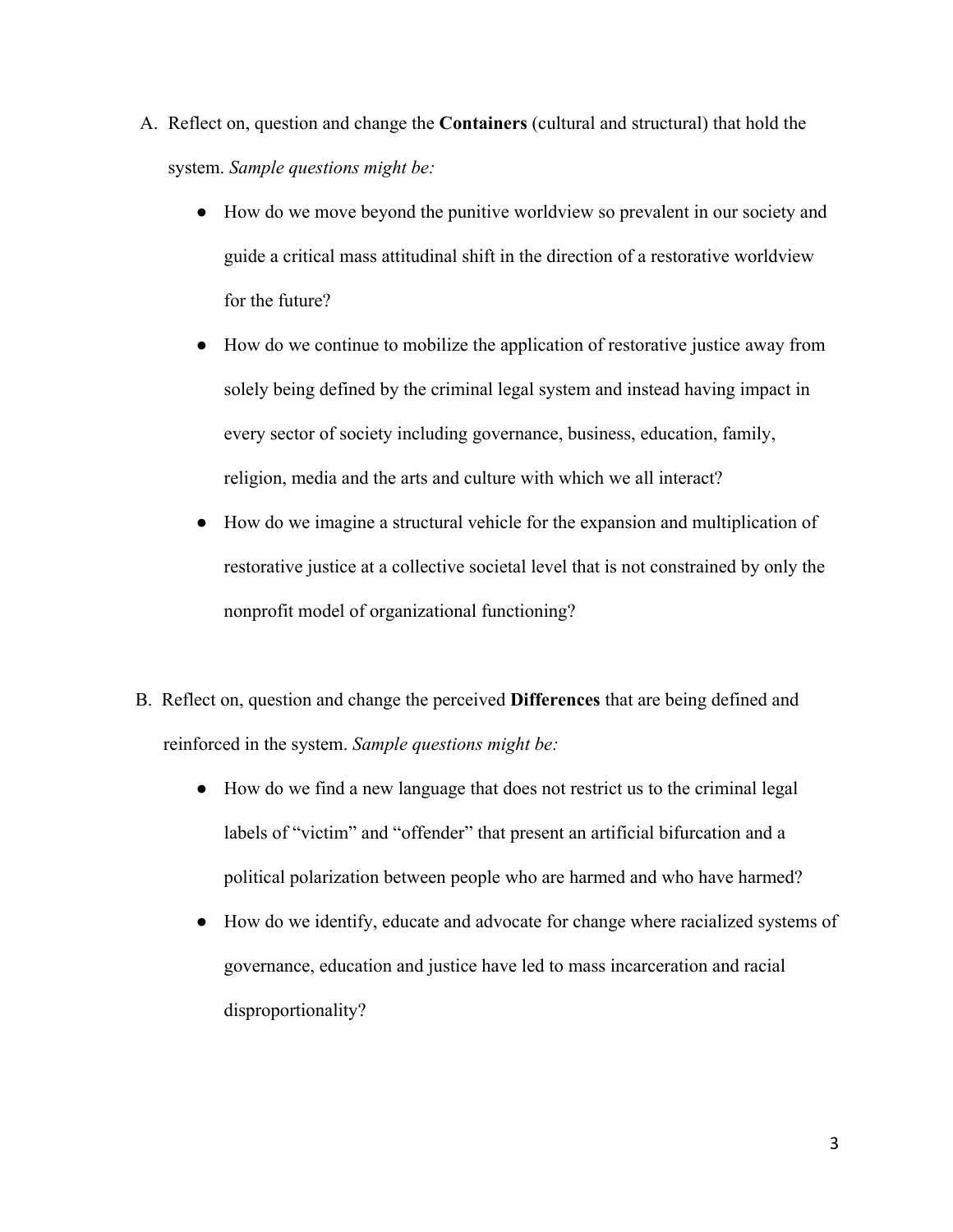- How do we find ways to build coalitions between the western and non-western (indigenous) understandings of worldview, justice and even the way we name our practices (restorative justice or peacemaking circles) for the purposes of working for a unified sense of the "common good" in society?
- C. Reflect on, question and change the **Exchanges** (tangible and intangible reciprocities) that are embedded and taken for granted in the system. *Sample questions might be:*
	- How do communities take back the process of solving and transforming their own social conflicts and harms that have been stolen by the State and its apparatuses of surveillance and control?
	- How do we resist the tendency to become dependent on the State for our needs of protection, safety and security, and instead nurture the informal networks of support that will sustain healthy relationships, healing and well-being?
	- How do we break the funding-industrial-complex that insists on short 1 to 3-year project grant cycles which belie sustainability and instead challenge the donor community to support long-term and maximum impact funding mechanisms that consider growth in terms of 5-10 years or decadal thinking – 20 years plus?

Eoyang suggests that at the reflective core of any emergent Complex-Adaptive System (CAS) we need to be continually asking ourselves what is the next "wise" move? To do this we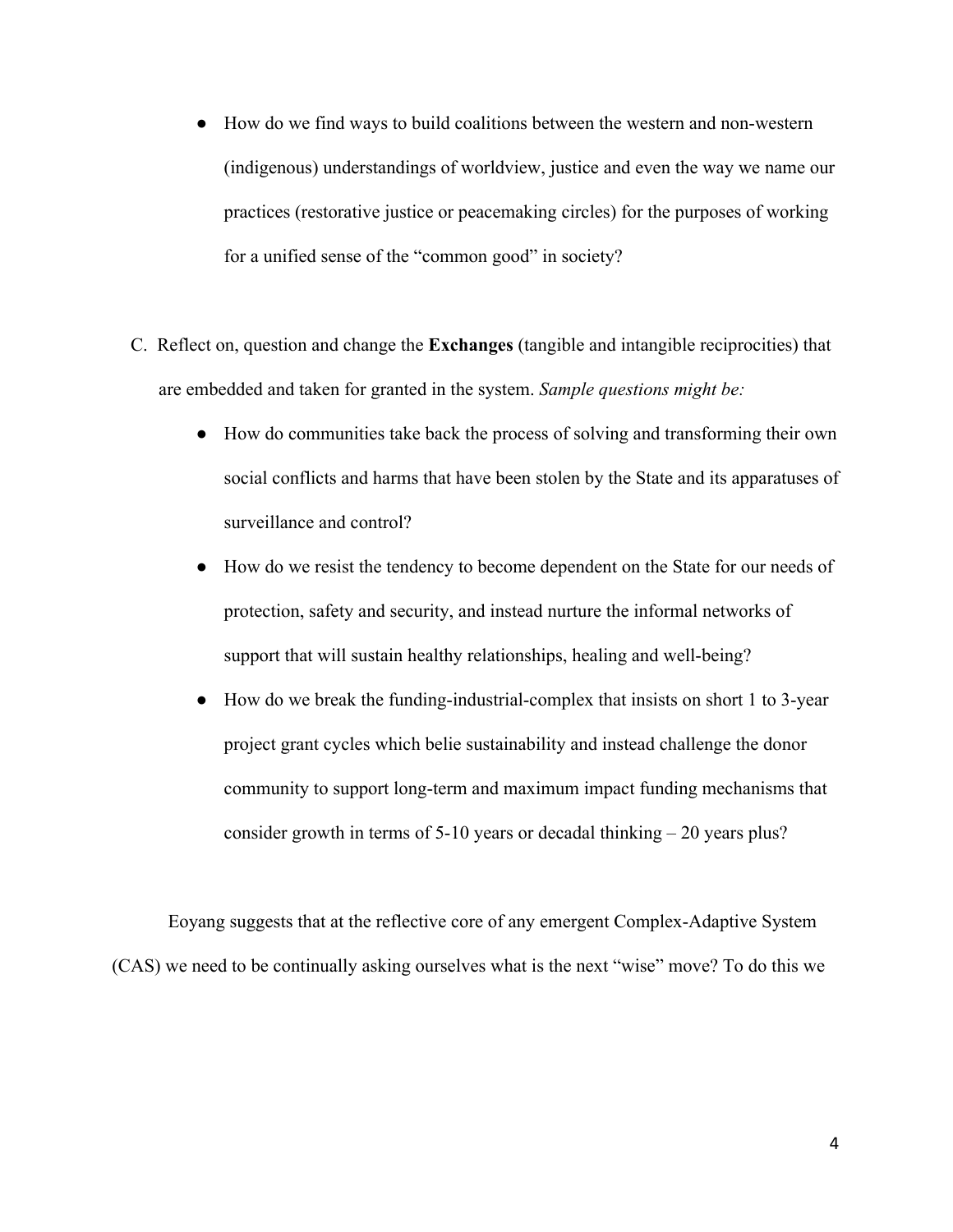need to engage in an iterative, *adaptive action*<sup>4</sup> learning cycle that asks three critical questions presented now in Figure 1: What? So What? Now What?

*Figure 1: Adaptive Action Model*

| What?                      | So What?                       | <b>Now What?</b>                |
|----------------------------|--------------------------------|---------------------------------|
| What are current patterns? | So what are the tensions?      | Now what will we do?            |
| What do you observe?       | So what is important?          | Now what will we communicate?   |
| What surprises you?        | So what options do we have?    | Now what will we measure?       |
| What happened before?      | So what does success look like | Now what will we look for next? |
| What are people saying?    | now?                           | Now what                        |
| What is the research?      | So what $\ldots$               |                                 |
| What                       |                                |                                 |
|                            |                                |                                 |

**© 2015. HSD Institute. Use with permission.**

In order for restorative justice as a social movement to aspire to become an authentic, vibrant social *justice* movement, there are at least six distinctive characteristics that would need to be embodied:

1. Integrating the populations most affected by injustice (the harmed and the harm-doers, family connections and community networks) and amplifying their voices and participatory liberation in the process.

<sup>4</sup> See: <https://www.hsdinstitute.org/resources/adaptive-action.html>